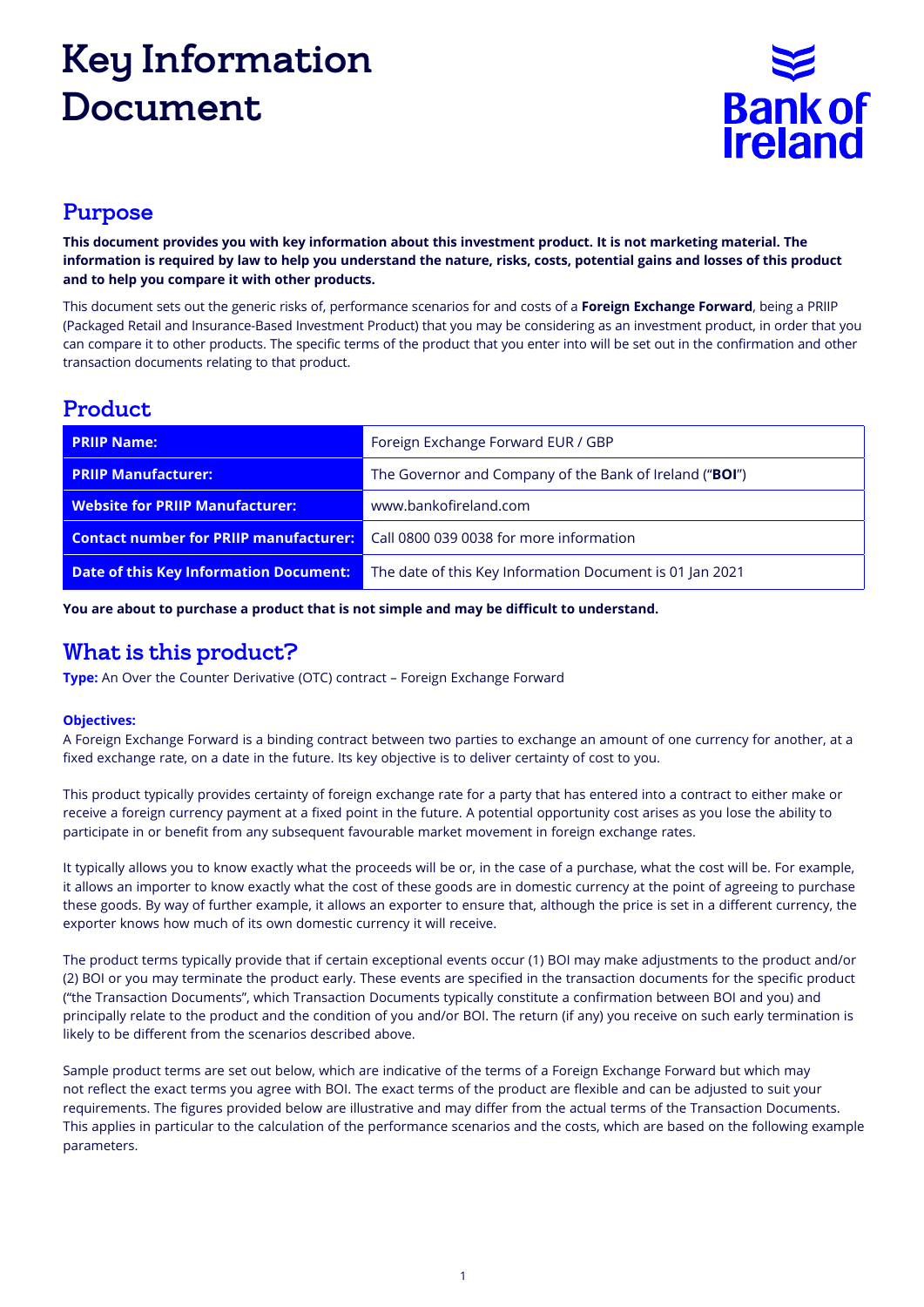| <b>Fixed term</b>                            | 19/11/2020 to 19/02/2021 | <b>Exchange rate</b>         | 0.9085   |
|----------------------------------------------|--------------------------|------------------------------|----------|
| <b>Amount payable by BOI</b> $\in$ 1,000,000 |                          | <b>Amount payable by you</b> | £908,500 |

**Intended retail investor:** This product is intended for retail investors for the purpose of hedging foreign exchange risk for nonspeculative purposes.

**Term:** The length of the Foreign Exchange Forward will depend on how long you wish to agree with BOI and will be agreed before you enter into the Foreign Exchange Forward. It is a bilateral agreement that cannot ordinarily be terminated unilaterally by either you or BOI. Typically, the Foreign Exchange Forward cannot be automatically terminated.

#### What are the risks and what could I get in return?

| <b>Lower Risk</b> |  |  |  | <b>Higher Risk</b> |  |
|-------------------|--|--|--|--------------------|--|
|                   |  |  |  |                    |  |

The risk indicator assumes you keep the product until its termination date. You may not be able to end your product early. You may have to pay significant extra costs to end your product early. You may not be able to end your product easily or you may have to end your product at a price that significantly impacts on the performance of your product.

The summary risk indicator is a guide to the level of risk of this product compared to other products. It shows how likely it is that the product will lose money because of movements in the markets or because we are not able to pay you. We have classified this product as 7 out of 7, which is the highest risk class. This classification rates the potential losses from future performance at a very high level, and poor market conditions are very likely to impact your return in the event of an early termination of this product. Additional materially relevant risks of this product are outlined in **BOI's Terms of Business** and in our **'Managing FX Exposure'**  document. This product does not include any protection from future market performance so you could incur significant losses. If we are not able to pay you what is owed, you could incur significant losses.

**Performance scenarios: Market developments in the future cannot be accurately predicted. The scenarios shown are only an indication of some of the possible outcomes based on recent returns/losses. Actual returns could be lower.** This table shows the money you could get back or pay on the termination date, under different scenarios, assuming a nominal value of €1,000,000. The scenarios shown illustrate how your investment could perform. You can compare them with the scenarios of other products. The scenarios presented are an estimate of future performance based on evidence from the past, and are not an exact indicator. What you get will vary depending on how the market performs and how long you keep the investment/product. The stress scenario shows what you might get back or pay in extreme market circumstances, and it does not take into account the situation where we are not able to pay you. This product cannot be easily ended. This means it is difficult to estimate how much you would get if you end before maturity. You will either be unable to end early or you will have to pay high costs or make a large loss if you do so. The figures shown include all the costs of the product itself, but may not include all the costs that you pay to your advisor or distributor. The figures do not take into account your personal tax situation. Tax legislation of the United Kingdom may also affect how much you get back.

| <b>Scenarios</b>                                |                                                      | <b>Maturity Date</b> | 3 years | 5 years |
|-------------------------------------------------|------------------------------------------------------|----------------------|---------|---------|
| <b>Stress</b><br>Scenario                       | What you might get back or pay after<br><b>COSTS</b> | $-6313,300$          | N/A     | N/A     |
|                                                 | Average return/loss over nominal<br>amount each year | $-31.33%$            | N/A     | N/A     |
| <b>Unfavourable</b><br>costs<br><b>Scenario</b> | What you might get back or pay after                 | $-62,000$            | N/A     | N/A     |
|                                                 | Average return/loss over nominal<br>amount each year | $-6.20%$             | N/A     | N/A     |
| <b>Moderate</b><br><b>Scenario</b>              | What you might get back or pay after<br>costs        | -€12,200             | N/A     | N/A     |
|                                                 | Average return/loss over nominal<br>amount each year | $-1.22%$             | N/A     | N/A     |
| <b>Favourable</b><br><b>Scenario</b>            | What you might get back or pay after<br><b>COSTS</b> | €38,000              | N/A     | N/A     |
|                                                 | Average return/loss over nominal<br>amount each year | 3.80%                | N/A     | N/A     |

#### Performance Scenarios Nominal amount €1,000,000

In the above table and in each case, average return/loss is calculated as the Foreign Exchange Forward's market value under each scenario divided by the Nominal amount of €1,000,000.